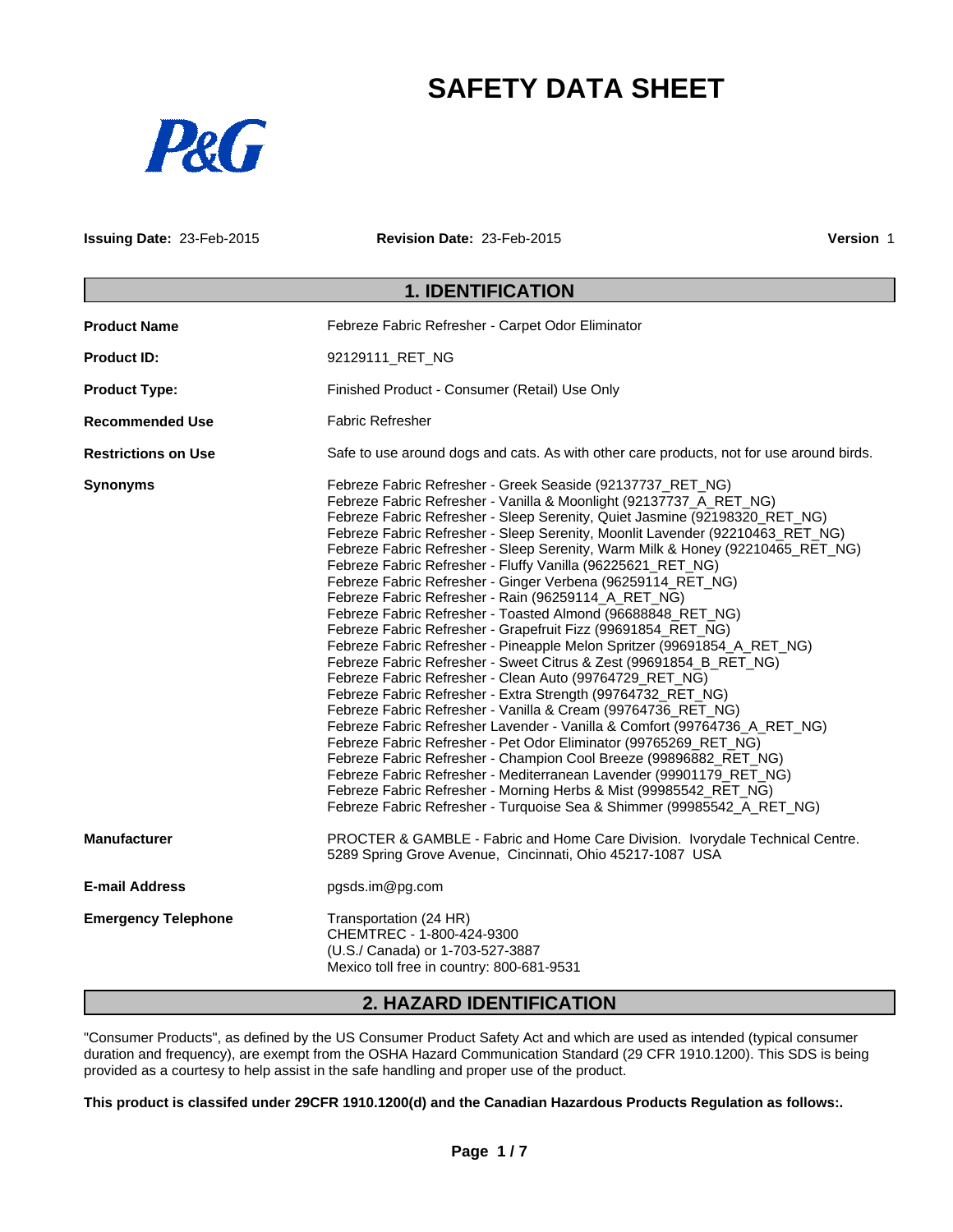Not Classified.

| <b>Hazard Statements</b>                               | None        |
|--------------------------------------------------------|-------------|
| <b>Hazard pictograms</b>                               | None        |
| <b>Precautionary Statements -</b><br><b>Prevention</b> | None        |
| <b>Precautionary Statements -</b><br><b>Response</b>   | None        |
| <b>Precautionary Statements -</b><br><b>Storage</b>    | None        |
| <b>Precautionary Statements -</b><br><b>Disposal</b>   | None        |
| Hazards not otherwise classified<br>(HNOC)             | <b>None</b> |

## **3. COMPOSITION/INFORMATION ON INGREDIENTS**

#### **Ingredients are listed according to 29CFR 1910.1200 Appendix D and the Canadian Hazardous Products Regulation**

| <b>Chemical Name</b>                                                                 | <b>Synonyms</b>                                                                                                | <b>Trade Secret</b> | <b>CAS-No</b> | Weight % |  |  |
|--------------------------------------------------------------------------------------|----------------------------------------------------------------------------------------------------------------|---------------------|---------------|----------|--|--|
| Ethanol                                                                              |                                                                                                                | No.                 | 64-17-5       | $1 - 5$  |  |  |
| <b>4. FIRST AID MEASURES</b>                                                         |                                                                                                                |                     |               |          |  |  |
| First aid measures for different exposure routes                                     |                                                                                                                |                     |               |          |  |  |
| Eye contact                                                                          | Rinse with plenty of water. Get medical attention immediately if irritation persists.                          |                     |               |          |  |  |
| <b>Skin contact</b>                                                                  | Rinse with plenty of water. Get medical attention if irritation develops and persists.                         |                     |               |          |  |  |
| Ingestion                                                                            | Drink 1 or 2 glasses of water. Do NOT induce vomiting. Get medical attention immediately if<br>symptoms occur. |                     |               |          |  |  |
| <b>Inhalation</b>                                                                    | Move to fresh air. If symptoms persist, call a physician.                                                      |                     |               |          |  |  |
| Most important symptoms/effects,<br>acute and delayed                                | None under normal use conditions.                                                                              |                     |               |          |  |  |
| Indication of immediate medical attention and special treatment needed, if necessary |                                                                                                                |                     |               |          |  |  |
| <b>Notes to Physician</b>                                                            | Treat symptomatically.                                                                                         |                     |               |          |  |  |

## **5. FIRE-FIGHTING MEASURES**

**Suitable extinguishing media** Dry chemical, CO 2, alcohol-resistant foam or water spray. Dry chemical. Alcohol-resistant foam.

**Unsuitable Extinguishing Media** None.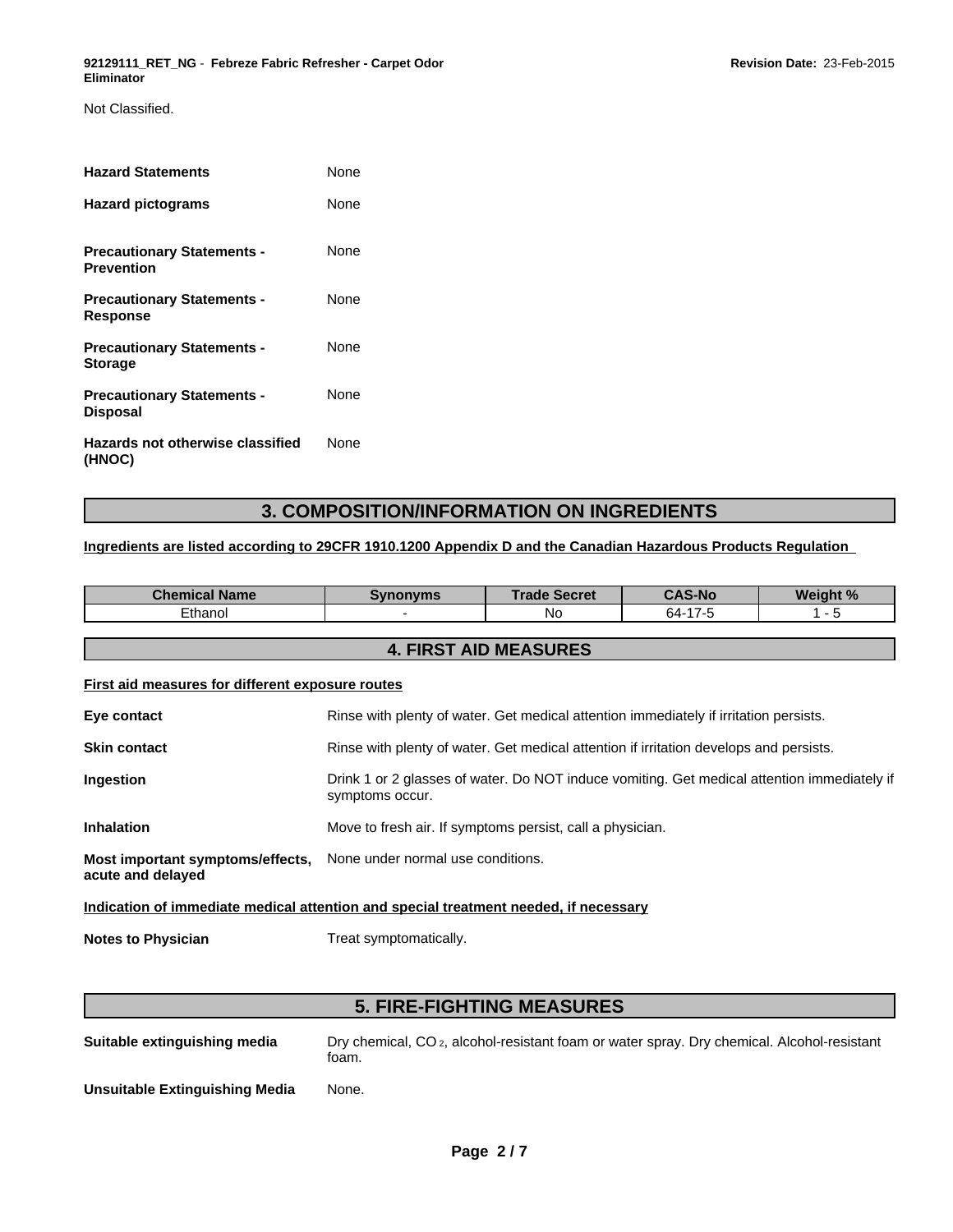**92129111\_RET\_NG** - **Febreze Fabric Refresher - Carpet Odor Eliminator**

**Special hazard** None known. **Special protective equipment for fire-fighters** As in any fire, wear self-contained breathing apparatus pressure-demand, MSHA/NIOSH (approved or equivalent) and full protective gear. **Specific hazards arising from the chemical** None.

## **6. ACCIDENTAL RELEASE MEASURES**

#### **Personal precautions, protective equipment and emergency procedures**

| <b>Personal precautions</b>                           | Use personal protective equipment. Do not get in eyes, on skin, or on clothing.                                                                                                                                                       |  |  |  |
|-------------------------------------------------------|---------------------------------------------------------------------------------------------------------------------------------------------------------------------------------------------------------------------------------------|--|--|--|
| Advice for emergency responders                       | Use personal protective equipment as required.                                                                                                                                                                                        |  |  |  |
| <b>Environmental precautions</b>                      | Keep out of waterways. Do not discharge product into natural waters without pre-treatment<br>or adequate dilution.                                                                                                                    |  |  |  |
| Methods and materials for containment and cleaning up |                                                                                                                                                                                                                                       |  |  |  |
| <b>Methods for containment</b>                        | Absorb with earth, sand or other non-combustible material and transfer to containers for<br>later disposal. Prevent product from entering drains. Prevent further leakage or spillage if<br>safe to do so.                            |  |  |  |
| Methods for cleaning up                               | Contain spillage, and then collect with non-combustible absorbent material, (e.g. sand,<br>earth, diatomaceous earth, vermiculite) and place in container for disposal according to<br>local / national regulations (see section 13). |  |  |  |
|                                                       |                                                                                                                                                                                                                                       |  |  |  |

#### **7. HANDLING AND STORAGE**

## **Precautions for safe handling Advice on safe handling** Use personal protective equipment as required. Keep container closed when not in use. Never return spills in original containers for re-use. Keep out of the reach of children. **Conditions for safe storage, including any incompatibilities Storage Conditions** Keep containers tightly closed in a dry, cool and well-ventilated place. **Incompatible products** None known.

## **8. EXPOSURE CONTROLS/PERSONAL PROTECTION**

#### **Control parameters**

#### **Exposure Guidelines**

| <b>Chemical Name</b> | <b>CAS-No</b> | <b>ACGIH TLV</b> | <b>OSHA PEL</b>            | <b>Mexico PEL</b>                  |
|----------------------|---------------|------------------|----------------------------|------------------------------------|
| Ethanol              | 64-17-5       | STEL: 1000 ppm   | TWA: 1000 ppm              | Mexico: TWA 1000 ppm               |
|                      |               |                  | TWA: $1900 \text{ mg/m}^3$ | Mexico: TWA 1900 mg/m <sup>3</sup> |
|                      |               |                  | (vacated) TWA: 1000 ppm    |                                    |
|                      |               |                  | (vacated) TWA: 1900        |                                    |
|                      |               |                  | mq/m <sup>3</sup>          |                                    |

| <b>Chemical Name</b> | <b>CAS-No</b> | <b>Alberta</b>        | Quebec                      | <b>Ontario TWAEV</b> | <b>British Columbia</b>   |
|----------------------|---------------|-----------------------|-----------------------------|----------------------|---------------------------|
| Ethanol              | 64-17-5       | TWA:<br>$1000$ ppm    | TWA: 1000 ppm               | STEL:<br>: 1000 ppm  | STEL:<br>$\cdot$ 1000 ppm |
|                      |               | TWA:<br>1880 mg/m $3$ | TWA: 1880 mg/m <sup>3</sup> |                      |                           |

No relevant exposure guidelines for other ingredients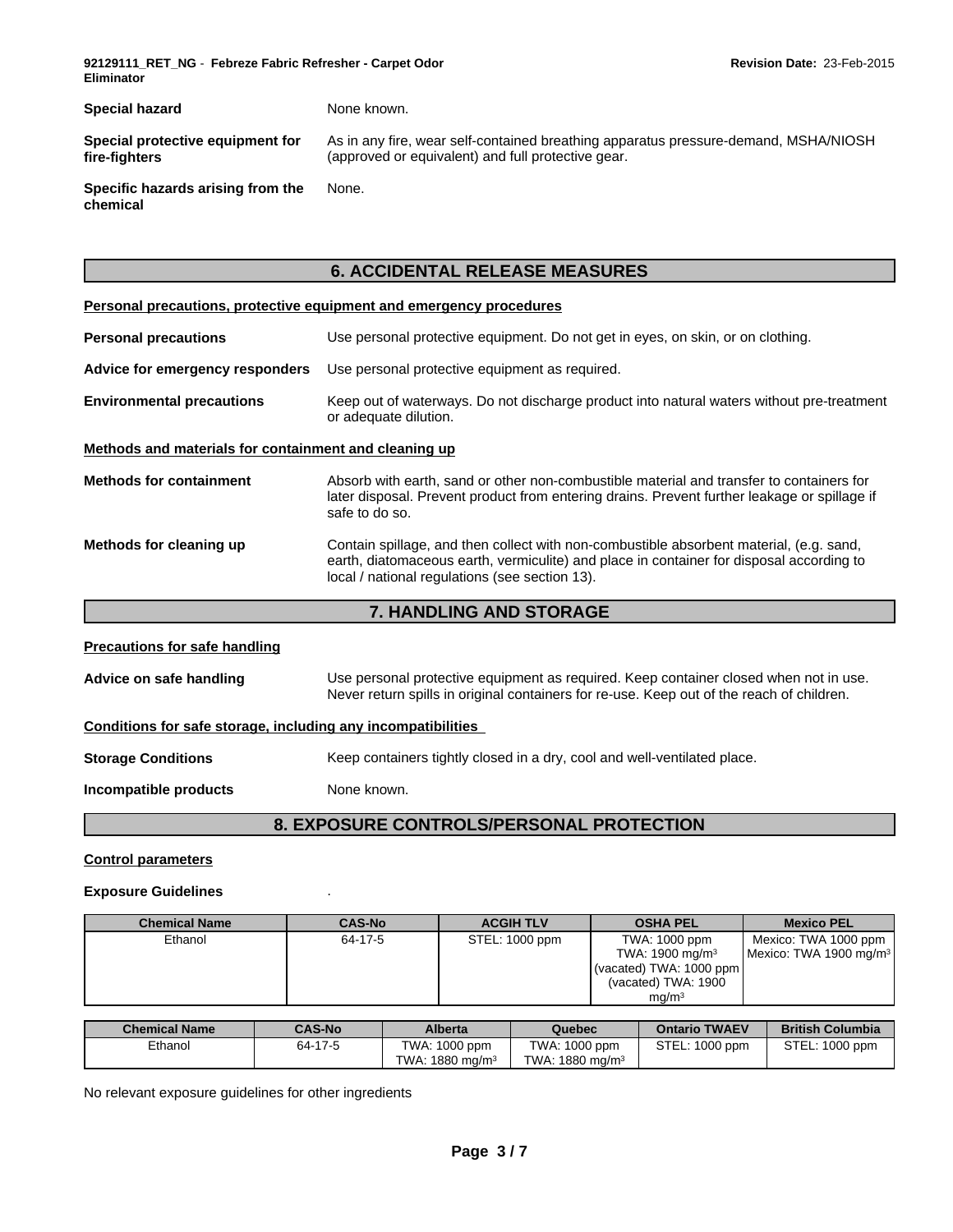**Exposure controls**

| my in a community                    |                                                                                                                                                                                                             |
|--------------------------------------|-------------------------------------------------------------------------------------------------------------------------------------------------------------------------------------------------------------|
| <b>Engineering Measures</b>          | Distribution, Workplace and Household Settings:<br>Ensure adequate ventilation                                                                                                                              |
|                                      | <b>Product Manufacturing Plant (needed at Product-Producing Plant ONLY):</b><br>Where reasonably practicable this should be achieved by the use of local exhaust<br>ventilation and good general extraction |
| <b>Personal Protective Equipment</b> |                                                                                                                                                                                                             |
| <b>Eye Protection</b>                | Distribution, Workplace and Household Settings:<br>No special protective equipment required                                                                                                                 |
|                                      | <b>Product Manufacturing Plant (needed at Product-Producing Plant ONLY):</b><br>Use appropriate eye protection                                                                                              |
| <b>Hand Protection</b>               | <b>Distribution, Workplace and Household Settings:</b><br>No special protective equipment required                                                                                                          |
|                                      | <b>Product Manufacturing Plant (needed at Product-Producing Plant ONLY):</b><br>Protective gloves                                                                                                           |
| <b>Skin and Body Protection</b>      | Distribution, Workplace and Household Settings:<br>No special protective equipment required                                                                                                                 |
|                                      | <b>Product Manufacturing Plant (needed at Product-Producing Plant ONLY):</b><br>Wear suitable protective clothing                                                                                           |
| <b>Respiratory Protection</b>        | <b>Distribution, Workplace and Household Settings:</b><br>No special protective equipment required                                                                                                          |

**Product Manufacturing Plant (needed at Product-Producing Plant ONLY):** In case of insufficient ventilation wear suitable respiratory equipment

#### **9. PHYSICAL AND CHEMICAL PROPERTIES**

**Physical State @20°C** liquid<br> **Appearance** clear **Appearance Odor** Perfume

Property **Note** Network Values Note Note Note Note **pH value** 6.0 - 8.4 **Melting/freezing point No information available**<br>**Boiling point/boiling range** 100 °C / 212 °F

**Evaporation rate Evaporation available**<br> **Flammability (solid, gas)** No information available **Flammability (solid, gas) Flammability Limits in Air**<br> **Upper flammability limit** Mo information available **Upper flammability limit** No information available<br> **Lower Flammability Limit** No information available **Lower Flammability Limit Vapor pressure** No information available **Vapor density**<br> **Relative density**<br> **Relative density**<br> **Relative density**<br> **A** 1.0 - 1.4 **Relative density 1.0 - 1.44 Mater solubility** 1.0 - 1.44 Mater soluble **Water solubility Solubility in other solvents** No information available

**Odor threshold** No information available

**Boiling point/boiling range** 100 °C / 212 °F<br> **Flash point 159 °F** 

**Flash point** 67.8 - 70.5 °C / 136 - 159 °F Product is an aqueous solution containing <= 24% alcohol and> 50% water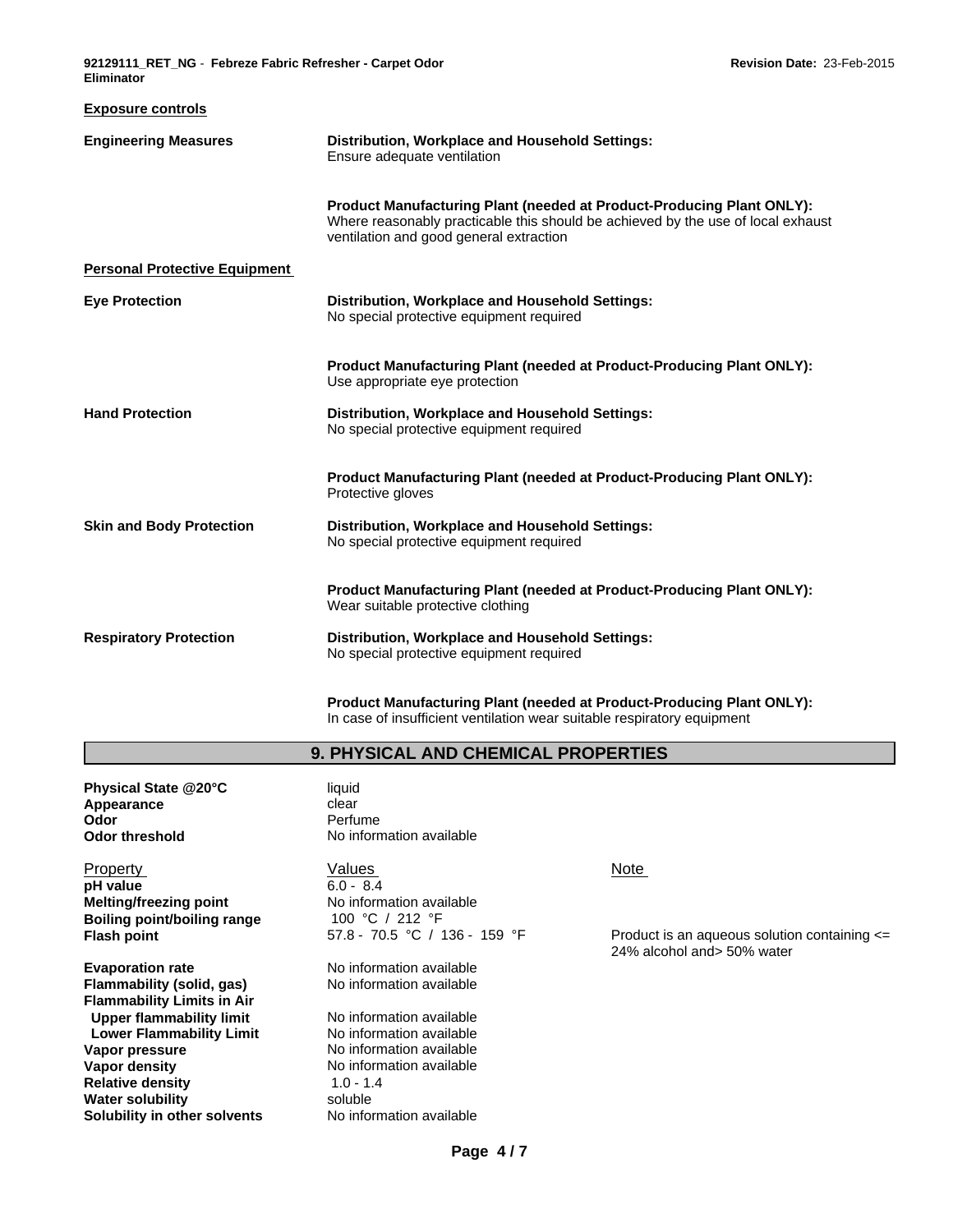| <b>Partition coefficient: n-octanol/waterNo information available</b> |                          |  |  |
|-----------------------------------------------------------------------|--------------------------|--|--|
| <b>Autoignition temperature</b>                                       | No information available |  |  |
| Decomposition temperature                                             | No information available |  |  |
| <b>Viscosity of Product</b>                                           | No information available |  |  |

**VOC Content (%)** Products comply with US state and federal regulations for VOC content in consumer products.

### **10. STABILITY AND REACTIVITY**

| <b>Reactivity</b>               | None under normal use conditions.        |
|---------------------------------|------------------------------------------|
| <b>Stability</b>                | Stable under normal conditions.          |
| <b>Hazardous polymerization</b> | Hazardous polymerization does not occur. |
| <b>Hazardous Reactions</b>      | None under normal processing.            |
| <b>Conditions to Avoid</b>      | None under normal processing.            |
| <b>Materials to avoid</b>       | None in particular.                      |

**Hazardous Decomposition Products** None under normal use.

## **11. TOXICOLOGICAL INFORMATION**

## **Product Information**

**Information on likely routes of exposure**

| <b>Inhalation</b>   | No known effect. |
|---------------------|------------------|
| <b>Skin contact</b> | No known effect. |
| <b>Ingestion</b>    | No known effect. |
| Eye contact         | No known effect. |

#### **Delayed and immediate effects as well as chronic effects from short and long-term exposure**

| <b>Acute toxicity</b><br><b>Skin corrosion/irritation</b>      | No known effect.<br>No known effect. |
|----------------------------------------------------------------|--------------------------------------|
| Serious eye damage/eye irritation<br><b>Skin sensitization</b> | No known effect.<br>No known effect. |
| <b>Respiratory sensitization</b>                               | No known effect.                     |
| Germ cell mutagenicity                                         | No known effect.                     |
| <b>Neurological Effects</b>                                    | No known effect.                     |
| <b>Reproductive toxicity</b>                                   | No known effect.                     |
| <b>Developmental toxicity</b>                                  | No known effect.                     |
| <b>Teratogenicity</b>                                          | No known effect.                     |
| <b>STOT - single exposure</b>                                  | No known effect.                     |
| <b>STOT - repeated exposure</b>                                | No known effect.                     |
| <b>Target Organ Effects</b>                                    | No known effect.                     |
| <b>Aspiration hazard</b>                                       | No known effect.                     |
| Carcinogenicity                                                | No known effect.                     |

## **12. ECOLOGICAL INFORMATION**

#### **Ecotoxicity**

The product is not expected to be hazardous to the environment.

**Persistence and degradability** No information available.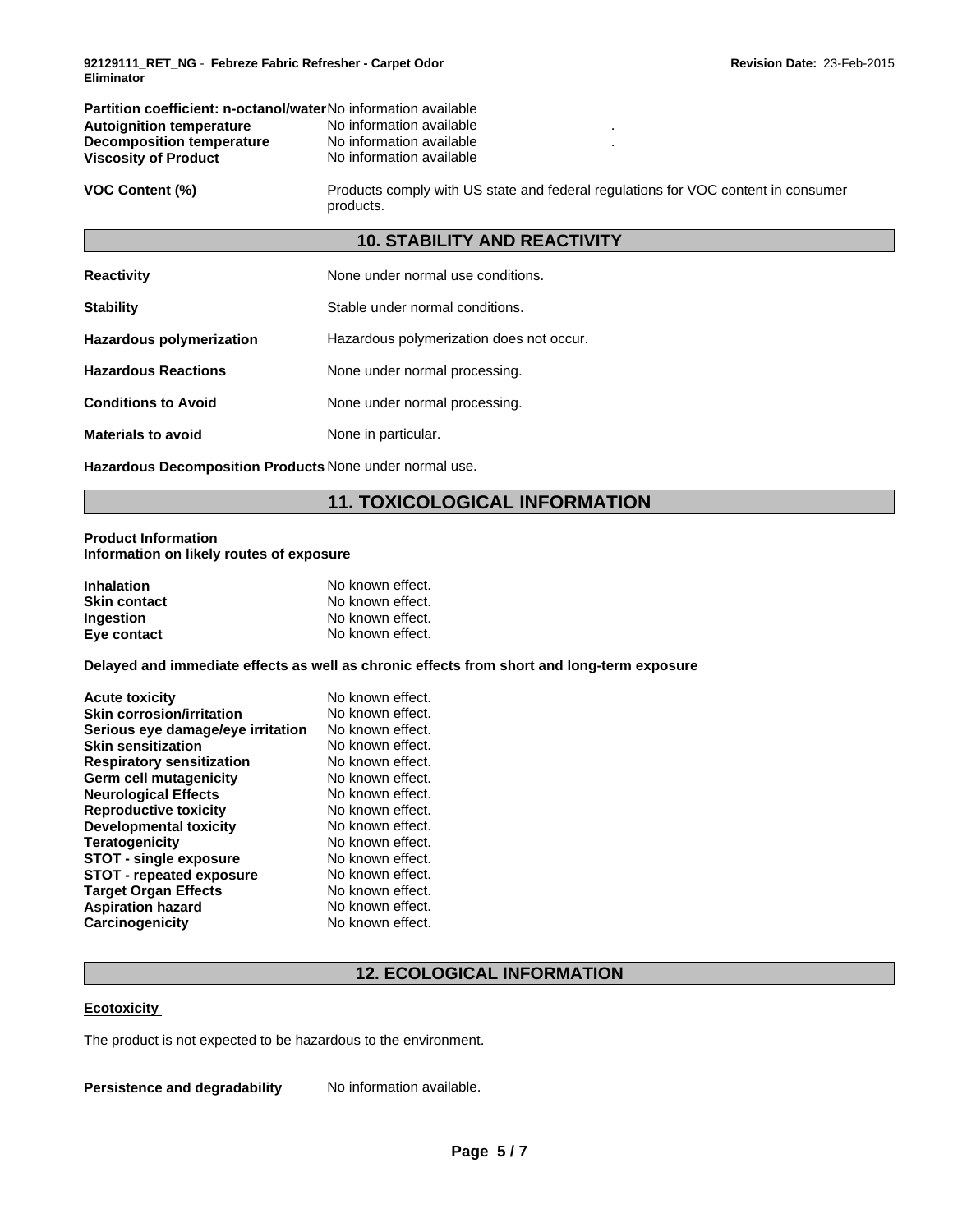| 92129111_RET_NG - Febreze Fabric Refresher - Carpet Odor<br>Eliminator |                           |  |
|------------------------------------------------------------------------|---------------------------|--|
| <b>Bioaccumulative potential</b>                                       | No information available. |  |
| <b>Mobility</b>                                                        | No information available. |  |
| Other adverse effects                                                  | No information available. |  |

#### **13. DISPOSAL CONSIDERATIONS**

**Revision Date:** 23-Feb-2015

#### **Waste treatment**

| Waste from Residues / Unused<br><b>Products</b> | Disposal should be in accordance with applicable regional, national and local laws and<br>regulations. |
|-------------------------------------------------|--------------------------------------------------------------------------------------------------------|
| Contaminated packaging                          | Disposal should be in accordance with applicable regional, national and local laws and<br>regulations. |
|                                                 |                                                                                                        |

**California Hazardous Waste Codes** 331 **(non-household setting)**

### **14. TRANSPORT INFORMATION**

| DOT         | Not regulated |
|-------------|---------------|
| <b>IMDG</b> | Not regulated |
| IATA        | Not regulated |

## **15. REGULATORY INFORMATION**

#### **U.S. Federal Regulations**

#### **SARA 313**

Section 313 of Title III of the Superfund Amendments and Reauthorization Act of 1986 (SARA). This product does not contain any chemicals which are subject to the reporting requirements of the Act and Title 40 of the Code of Federal Regulations, Part 372

#### **CERCLA**

This material, as supplied, contains one or more substances regulated as a hazardous substance under the Comprehensive Environmental Response Compensation and Liability Act (CERCLA) (40 CFR 302):

| <b>Chemical Name</b>                                                                                                           | <b>CAS-No</b> | <b>Hazardous</b><br><b>Substances RQs</b> | <b>Extremely Hazardous</b><br><b>Substances RQs</b> | <b>CERCLA/SARA 302</b><br>TPQ |
|--------------------------------------------------------------------------------------------------------------------------------|---------------|-------------------------------------------|-----------------------------------------------------|-------------------------------|
| Maleic acid $(C = 25 %: Xn;$<br>R22-36/37/38-4320 % = C <25 l<br>$\frac{1}{6}$ : Xi; R36/37/38-430,1 % = C <<br>20 %: Xi: R43) | 110-16-7      | 5000 lb                                   |                                                     |                               |

#### **Clean Air Act, Section 112 Hazardous Air Pollutants (HAPs) (see 40 CFR 61)**

This product does not contain any substances regulated as hazardous air pollutants (HAPS) under Section 112 of the Clean Air Act Amendments of 1990.

#### **Clean Water Act**

This product contains the following substances which are regulated pollutants pursuant to the Clean Water Act (40 CFR 122.21 and 40 CFR 122.42):

| <b>Chemical Name</b>                                        | <b>CAS-No</b> | <b>CWA - Reportable</b><br>Quantities | <b>CWA - Toxic</b><br><b>Pollutants</b> | <b>CWA - Priority</b><br><b>Pollutants</b> | <b>CWA - Hazardous</b><br><b>Substances</b> |
|-------------------------------------------------------------|---------------|---------------------------------------|-----------------------------------------|--------------------------------------------|---------------------------------------------|
| IMaleic acid $(C = 25 \%; Xn!$<br>$R22-36/37/38-4320$ % = C | 110-16-7      | 5000 lb                               |                                         |                                            |                                             |